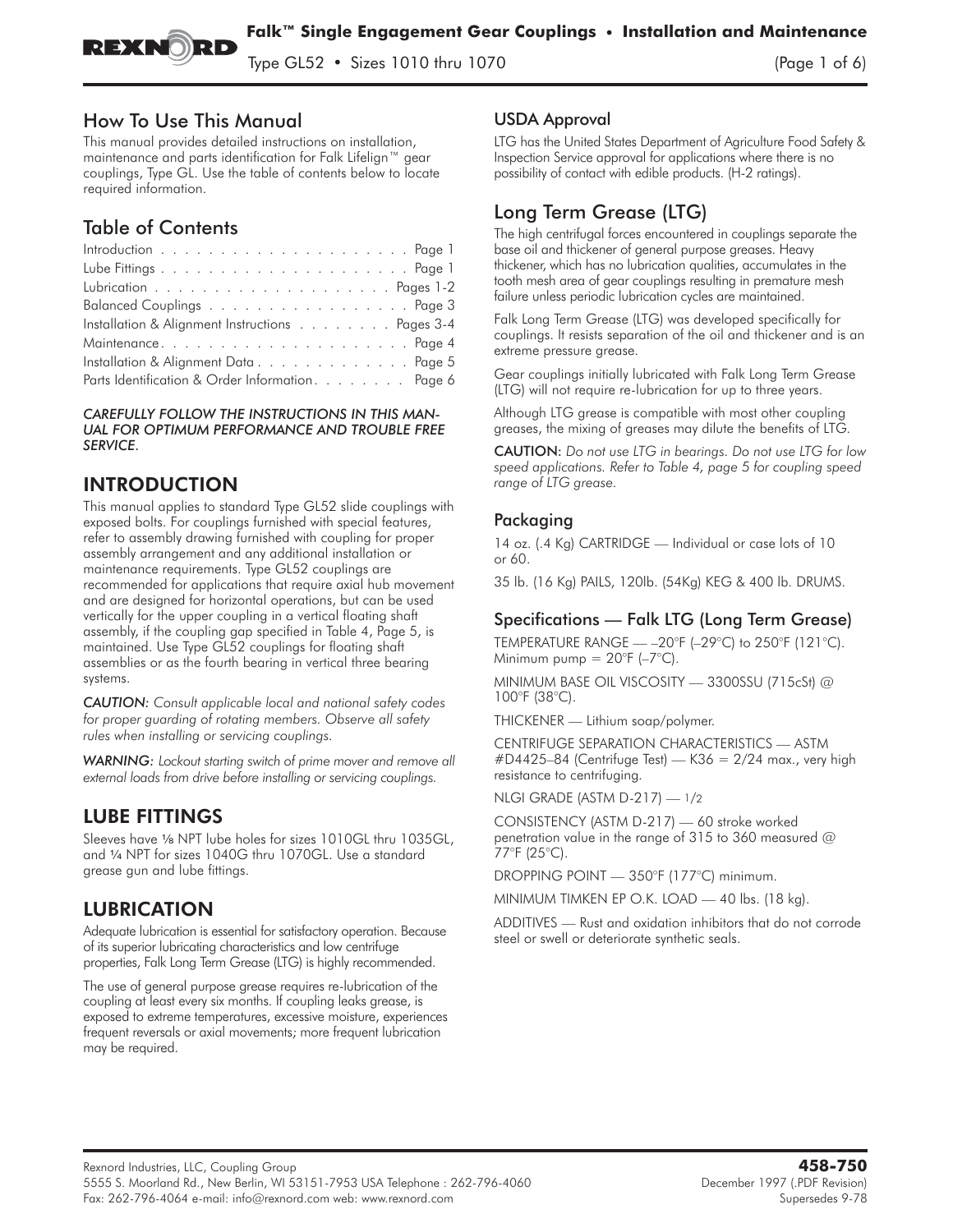$\mathcal{L}$  of  $\mathcal{L}$  of  $\mathcal{L}$  of  $\mathcal{L}$   $\mathcal{L}$   $\mathcal{L}$   $\mathcal{L}$   $\mathcal{L}$   $\mathcal{L}$   $\mathcal{L}$   $\mathcal{L}$   $\mathcal{L}$   $\mathcal{L}$   $\mathcal{L}$   $\mathcal{L}$   $\mathcal{L}$   $\mathcal{L}$   $\mathcal{L}$   $\mathcal{L}$   $\mathcal{L}$   $\mathcal{L}$   $\mathcal{L}$   $\mathcal{L}$   $\mathcal{$ 

# General Purpose Grease

Bi-annual Lubrication - The following specifications and lubricants for general purpose grease apply to gear couplings that are lubricated bi-annually and operate within ambient temperatures of –30°F (–34°C) to 200°F (93°C). For temperatures beyond this range, consult the Factory. For normal service, use a NLGI #1 extreme pressure (EP) grease EXCEPT when the coupling speed is less than the minimum specified in Table 4, Page 5. At these lower speeds, use a NLGI #0 extreme pressure (EP) grease. When one or more gear couplings in an application require NLGI #0 grease, the same grease may be used in all of the couplings.

**If coupling leaks grease, is exposed to extreme temperatures, excessive moisture or experiences frequent reversals or axial movements; more frequent lubrication may be required.**

Lubricants listed in Tables 1, 2 & 3 are typical products only and should not be construed as exclusive recommendations.

### Specifications — General Purpose Coupling Lubricants

**COUPLING SPEED RANGE — See Table 4.**

TEMPERATURE RANGE  $-$  -30°F to  $+$  200°F(-34°C TO 93°C).

WORKED PENETRATION AT 77°F(25°C) —

| NLGI #1 310-340 (See Table 1)               |  |
|---------------------------------------------|--|
| NLGI #0 355-385 (See Table 2)               |  |
| DROPPING POINT $-$ 300°F (149°C) or higher. |  |

**TEXTURE — Smooth or fibrous.**

MINIMUM TIMKEN O.K. LOAD — 30 lbs.

**SEPARATION AND RESISTANCE — Low oil separation rate and high resistance to separation from centrifuging.**

**LIQUID CONSTITUENT — Possess good lubricating properties . . . equivalent to a high quality, well refined petroleum oil with EP additives.**

INACTIVE — Must not corrode steel or cause swelling or deterioration of synthetic seals.

# Oil Lubrication

**EP oils may be a more effective lubricant than grease when the required coupling speed is one half of the minimum speed range of NLGI #1 grease listed in Table 4, page 5 (Minimum rpm** - **2). Oil lubricated couplings must be sealed to prevent leakage, i.e. keyways, etc. Couplings must be drained and refilled with new oil every six months for operating temperatures up to 160°F (71°C) and every three months for couplings operating at temperatures of 160°F (71°C) up to 200°F (93°C). For temperatures beyond this range, consult the Factory. The minimum operating temperature must not be lower than the pour point of the oil. The specified amount of grease listed in Table 4, Page 5, in pounds also applies to the volume of oil in pints.**

### **Specifications**

Type: Mild EP gear oil that meets AGMA Specifications 250.04. Grade: AGMA #8EP (ISO VG 680). Viscosity: 612-748 cSt @ 104°F (40°C). Pour Point: 20°F (-7°C) Maximum. Must not corrode steel or swell or deteriorate synthetic seals.

### TABLE 1 — NLGI #1 Grease

| Manufacturer                       | Lubricant $\star$           |
|------------------------------------|-----------------------------|
| Amoco Oil Co.                      | Rykon Premium Grease 1 EP   |
| BP Oil Co.                         | Energrease LS-EP 1          |
| Chevron U.S.A., Inc.               | Dura-Lith EP 1              |
| Citgo Petroleum Corp               | Premium Lithium Grease EP 1 |
| Conoco Inc.                        | EP Conolith Grease #1       |
| Exxon Company, USA                 | Lidok EP 1                  |
| Imperial Oil Ltd.Imperial Oil Ltd. | Ronek EP 1                  |
| Kendall Refining Co.               | Lithium Grease L-416        |
| Keystone Div., Pennwalt Corp.      | Zeniplex-1                  |
| Lyondell Lubricants                | Litholine Complex EP1       |
| Mobil Oil Corp.                    | Mobilux EP 1                |
| Petro-Canada Products              | Multipurpose EP 1           |
| Phillips 66 Co.                    | Philube Blue EP             |
| Shell Oil Co.                      | Alvania EP Grease R1        |
| Shell Canada Ltd.                  | Alvania Grease EP1          |
| Sun Oil Co.                        | Sun Prestige 741 EP         |
| Texaco Lubricants                  | Multifak EP 1               |
| Unocal 76 (East & West)            | Unoba EP 1                  |

REXNO)

### TABLE 2 — NLGI #0 EP Grease

| Manufacturer                                                                            | Lubricant $\star$                                                        |
|-----------------------------------------------------------------------------------------|--------------------------------------------------------------------------|
| Amoco Oil Co.                                                                           | Rykon Premium Grease O EP                                                |
| BP Oil Co.                                                                              | Energrease LS-EP 0                                                       |
| Chevron U.S.A., Inc.                                                                    | Durg-Lith EP 0                                                           |
| Citgo Petroleum Corp                                                                    | Premium Lithium Grease EP 0                                              |
| Conoco Inc.                                                                             | EP Conolith Grease #0                                                    |
| Exxon Company, U.S.A                                                                    | Lidok EP 0                                                               |
| Kendall Refining Co.                                                                    | Lithium Grease L-406                                                     |
| Keystone Div., Pennwalt Corp.                                                           | Zeniplex-0                                                               |
| Mobil Oil Corp                                                                          | Mobilux EP 0                                                             |
| Petro-Canada Products                                                                   | Multipurpose Lotemp EP Grease                                            |
| Shell Oil Co.                                                                           | Alvania EP Grease RO                                                     |
| Shell Canada Ltd.<br>Sun Oil Co.<br><b>Texaco Lubricants</b><br>Unocal 76 (East & West) | Alvania Grease EPW<br>Sun Prestige 740 EP<br>Multifak EP 0<br>Unoba EP 0 |

### TABLE 3 — Oil Lubricants

| Manufacturer                                                                                              | Lubricant $H$                                                                                |
|-----------------------------------------------------------------------------------------------------------|----------------------------------------------------------------------------------------------|
| Amoco Oil Co.<br>BP Oil Co.<br>Chevron, U.S.A., Inc.<br>Conoco, Inc.<br>Exxon Co., U.S.A.                 | Permagear EP 680<br>Energear EP 680<br>Gear Compound 680<br>Gear Oil 680<br>Spartan EP 680   |
| Mobil Oil Corp.<br>Petro-Canada Products<br>Shell Oil Co.<br>Texaco Lubricants<br>Unocal 76 (East & West) | Mobilgear 636<br>Ultima EP 680<br>Omala Oil 680<br>Meropa 680<br>Extra Duty NL Gear Lube 8EP |

\* Lubricants listed may not be suitable for use in the food processing industry; check with lube manufacturer for approved lubricants.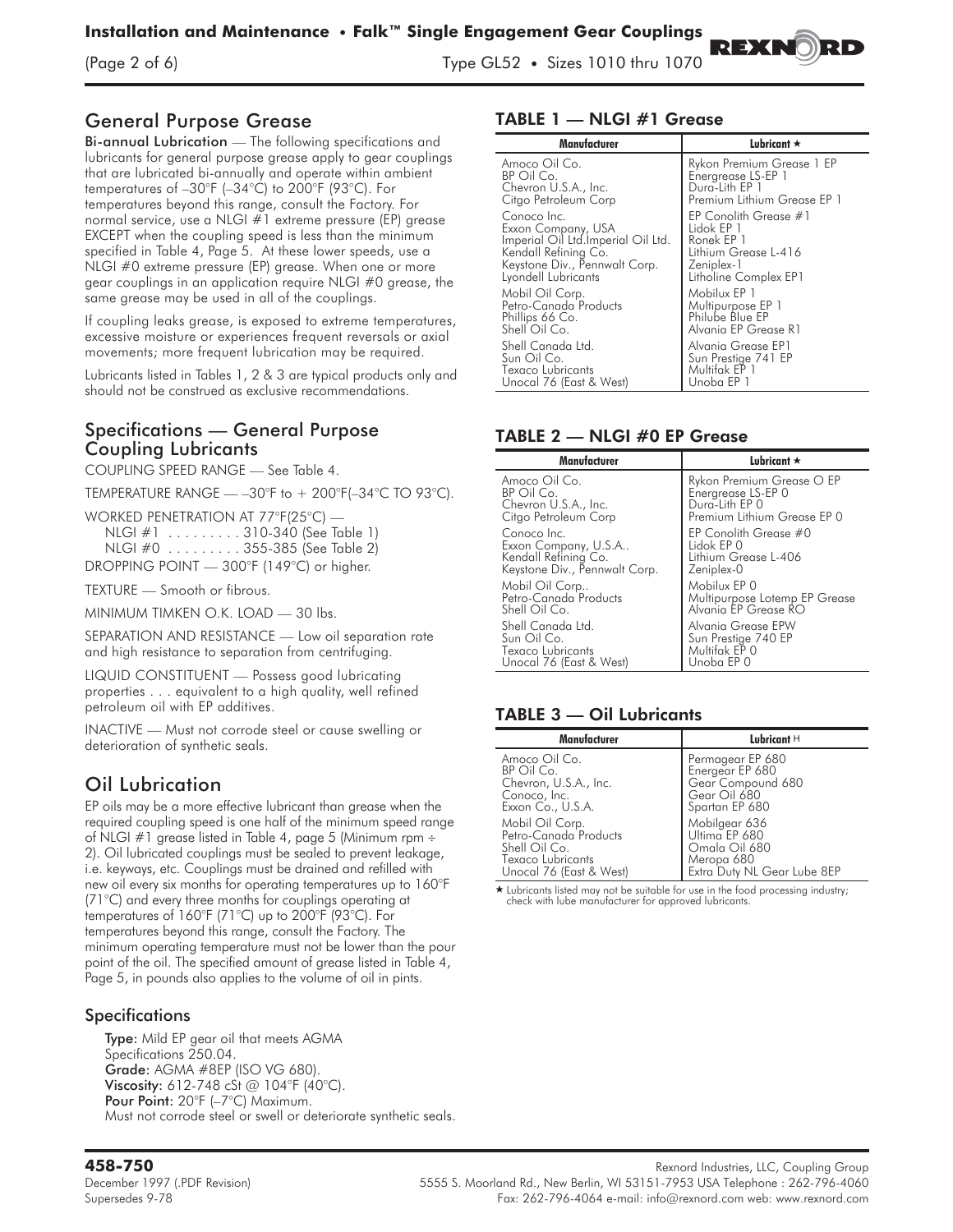$\frac{1}{2}$   $\frac{1}{2}$   $\frac{1}{2}$   $\frac{1}{2}$   $\frac{1}{2}$   $\frac{1}{2}$   $\frac{1}{2}$   $\frac{1}{2}$   $\frac{1}{2}$   $\frac{1}{2}$   $\frac{1}{2}$   $\frac{1}{2}$   $\frac{1}{2}$   $\frac{1}{2}$   $\frac{1}{2}$   $\frac{1}{2}$   $\frac{1}{2}$   $\frac{1}{2}$   $\frac{1}{2}$   $\frac{1}{2}$   $\frac{1}{2}$   $\frac{1}{2}$ 

### TYPE GL52 HORIZONTAL COUPLING INSTALLATION

**Only standard mechanics tools, torque wrench, square (or depth micrometer), spacer bar, and feeler gauges are required to install gear couplings. Clean all parts using a non-flammable solvent. Check hubs, shafts and keyways for burrs. DO NOT heat clearance fit hubs. Use a lubricant that meets the specifications on Page 1 or 2. Pack sleeve teeth with grease and lightly coat seals with grease BEFORE assembly. The required amount of grease is listed in Table 4, Page 5. Make certain flange fasteners are tightened to the required torque listed in Table 4, Page 5.**

Interference Fit Hubs — Unless otherwise specified, gear couplings are furnished for an interference fit without set screws. Heat hubs to 275°F(135°C) using an oven, torch, induction heater or an oil bath.

*CAUTION: To prevent seal damage DO NOT heat hubs beyond a maximum temperature of 400°F (205°C).*

**When an oxy-acetylene or blow torch is used, use an excess acetylene mixture. Mark hubs near the center of their length in several places on hub body with a temperature sensitive crayon, 275°F (135°C) melt temperature. Direct flame towards hub bore using constant motion to avoid overheating an area.**

*WARNING: If an oil bath is used, the oil must have a flash point of 350°F (177°C) or higher. Do not rest hubs on the bottom of the container. Do not use an open flame in a combustible atmosphere or near combustible materials.*

# Maximize Performance & Life

**The performance and life of couplings depend largely upon how you install and maintain them. Before installing couplings, make certain that foundations of equipment to be connected meet manufacturers' requirements. Check for soft foot. The use of stainless steel shims is recommended. Measuring misalignment and positioning equipment within alignment tolerances is simplified with an alignment computer. These calculations can also be done graphically or mathematically, and allow the incorporation of "cold offsets", which will compensate for shaft position changes due to thermal growth.**

# Balanced Couplings

The fasteners provided are matched sets and must not be mixed or substituted. Balanced couplings are match marked and must be assembled with mating match marks aligned. In some sizes, the flanges are not match marked. Coupling flanges must be

assembled with O. D's aligned to within .002". Component parts of assembly balanced couplings must not be replaced without re-balancing the complete assembly.



### 1 — Determine Coupling Assembly Number

Measure flex hub dimension ZG or ZGL, as shown in drawings on Page 6. Compare the results with the values listed in Table 4 and compare coupling parts provided to the part identification drawings on Page 6 to determine if coupling is a GL52-1 or GL52-2.



### 2 — Mount Rigid Hub

Mount the rigid hub on its respective shaft so the hub counter bore face is flush with the end of the shaft. Seal keyway to prevent leakage



# 3 — Mounted Flanged Sleeve, Seal & Flex Hub

Place the flanged sleeve WITH seal ring on the shaft BEFORE mounting the flex hub.

*IMPORTANT: Mount hubs as shown above with SHORT shank, DIM. ZG or ZGL in Table 4 on Page 5, toward gap. Mount hubs so that each face is flush with the end of its shaft. Allow hubs to cool before proceeding. Seal keyways to prevent leakage. Insert set screws (if required) and tighten.*



## 4 — Gap & Angular Alignment

**Adjust gap to any value between minimum and maximum value specified in Table 4 on Page 5. Axial movement must never exceed the minimum and maximum gap values and hub travel must never exceed its "T" value. ("T" equals max gap minus min gap.) Temporarily secure the floating shaft or shafts at their required positions. Use a spacer bar equal in thickness to the required gap (minus "E" from Table 4) at 90° intervals to the same depth as shown. Measure clearance between bar and hub face with a feeler gauge. The difference in minimum and maximum measurements should not exceed the ANGULAR limit specified in Table 4 on Page 5.**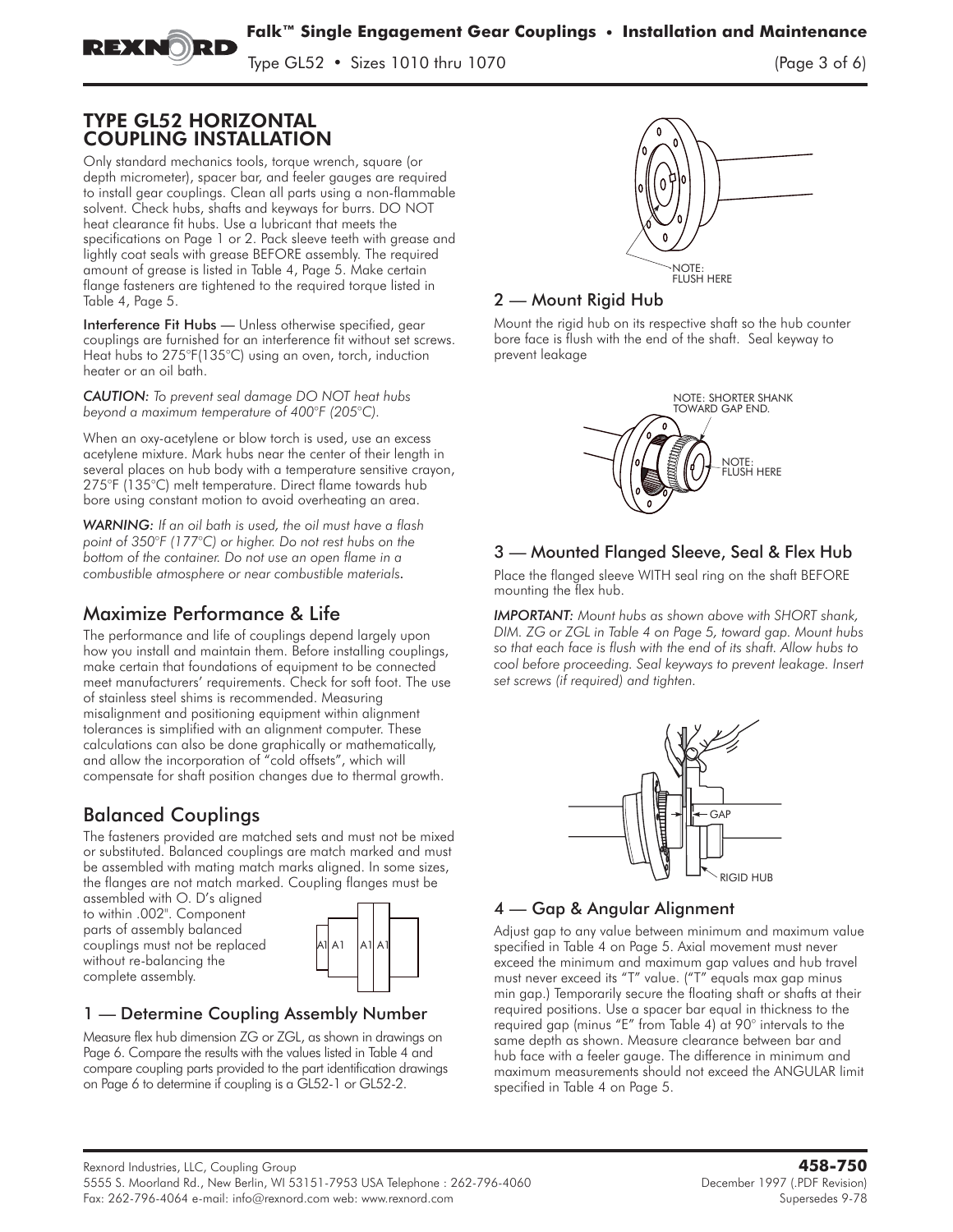$\mathcal{L}$  of  $\mathcal{L}$  of  $\mathcal{L}$  of  $\mathcal{L}$   $\mathcal{L}$   $\mathcal{L}$   $\mathcal{L}$   $\mathcal{L}$   $\mathcal{L}$   $\mathcal{L}$   $\mathcal{L}$   $\mathcal{L}$   $\mathcal{L}$   $\mathcal{L}$   $\mathcal{L}$   $\mathcal{L}$   $\mathcal{L}$   $\mathcal{L}$   $\mathcal{L}$   $\mathcal{L}$   $\mathcal{L}$   $\mathcal{L}$   $\mathcal{L}$   $\mathcal{$ 



### 5 — Parallel Offset Alignment

Align coupling so that, with the square (or depth micrometer) resting squarely on the flange, equal clearance measurements are obtained between flange and the hub O.D. in four places 90 apart. The difference between minimum and maximum feeler readings should not exceed the INSTALLATION PARALLEL OFFSET limit in Table 4 divided by two. The above measurement is TIR. Tighten all foundation bolts and repeat steps 4 and 5. Realign coupling if necessary.



### 6 — Assemble Flanged Sleeve & Lubricate

Insert gasket between flanges and draw flanges together. Only use fasteners furnished with the coupling. Tighten fasteners to torque specified in Table 4. Insert a lube fitting into one lube hole and remove opposite plug for venting. Fill with recommended gease to the amount specified in Table 4. Then INSERT BOTH LUBE PLUGS.

IMPORTANT: Over lubrication may restrict the sliding action of the coupling.

### BI-ANNUAL MAINTENANCE

Re-lubricate coupling if using general purpose greases. If coupling leaks grease, is exposed to extreme temperatures, excessive moisture, experiences frequent reversals or axial movements; more frequent lubrication may be required.

**REXI** 

# ANNUAL MAINTENANCE

**For extreme or unusual operating conditions, check coupling more frequently.**

- **1. Check alignment per Step 7 below. If the maximum operating misalignment values are exceeded, realign the coupling to the recommended installation values. See Table 4, Page 5, for installation and maximum operating misalignment values.**
- **2. Check tightening torques of all fasteners.**
- **3. Inspect seal ring and gasket to determine if replacement is required.**
- **4. Re-lubricate coupling if using general purpose grease.**



.<br>Check "W" at each flexible hub.

# 7 — Assembled Coupling Alignment Check

The alignment can be checked without disassembling the coupling as shown above. Determine "W" by measuring distances "W" max. and "W" min. between flex hub and sleeve using a depth mic or feeler gages. The difference between "W" max. and "W" min. must not exceed the "W" value given in Table 4. Check "W" at each coupling end.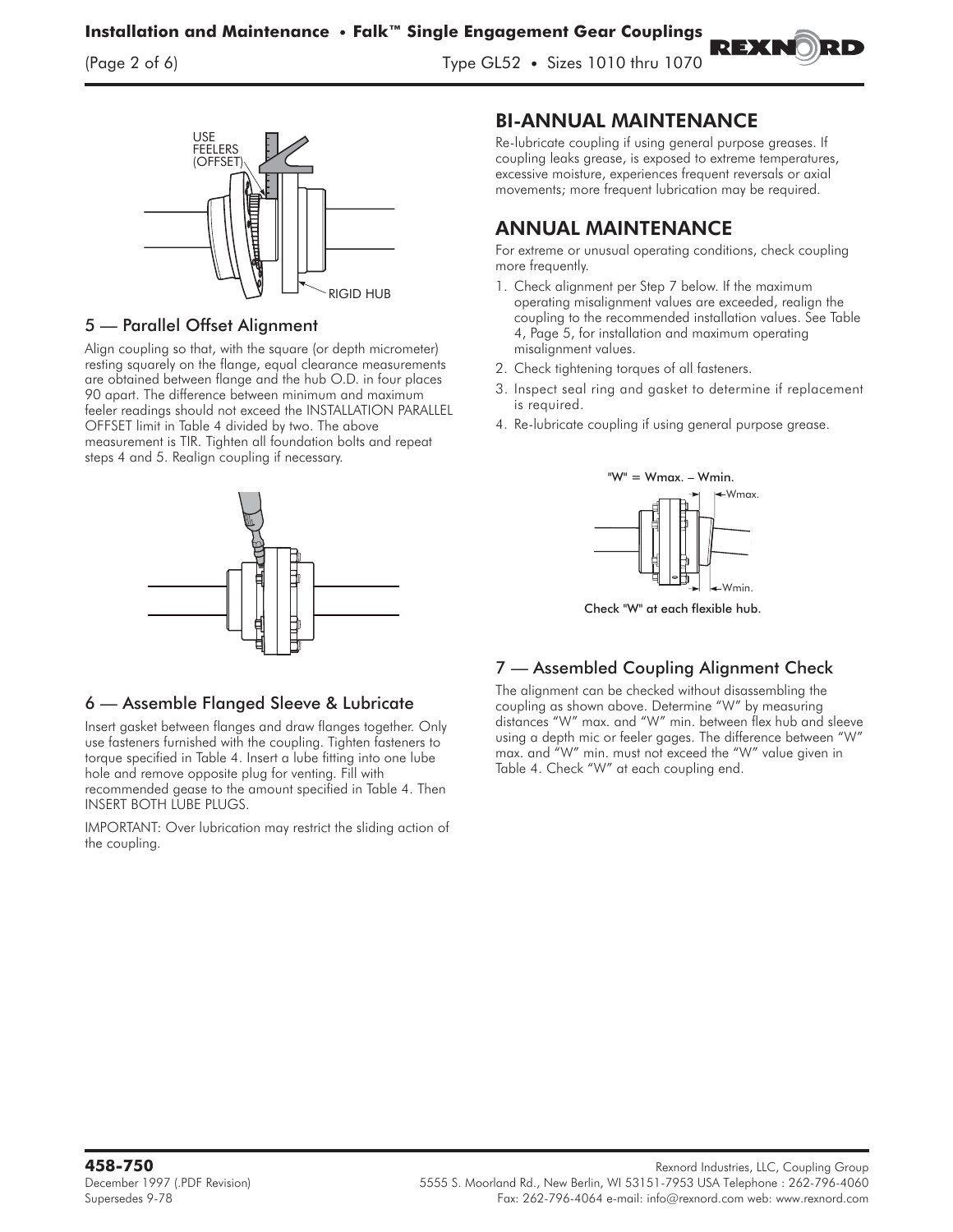### **Falk™ Single Engagement Gear Couplings • Installation and Maintenance**

 $\frac{1}{2}$   $\frac{1}{2}$   $\frac{1}{2}$   $\frac{1}{2}$   $\frac{1}{2}$   $\frac{1}{2}$   $\frac{1}{2}$   $\frac{1}{2}$   $\frac{1}{2}$   $\frac{1}{2}$   $\frac{1}{2}$   $\frac{1}{2}$   $\frac{1}{2}$   $\frac{1}{2}$   $\frac{1}{2}$   $\frac{1}{2}$   $\frac{1}{2}$   $\frac{1}{2}$   $\frac{1}{2}$   $\frac{1}{2}$   $\frac{1}{2}$   $\frac{1}{2}$ 

| $I$ $I$ $I$ $I$ $I$ $I$ $I$ $I$ $I$ $I$ $I$<br>$\frac{1}{2}$ instantation and Angimment Data $\lambda$ — Dimensions<br>$-$ menes <i>premie</i><br>,,,,,,, |     |                                    |                            |                  |                  |                  |                  |                   |                   |                   |                   |                   |                   |                   |                   |
|-----------------------------------------------------------------------------------------------------------------------------------------------------------|-----|------------------------------------|----------------------------|------------------|------------------|------------------|------------------|-------------------|-------------------|-------------------|-------------------|-------------------|-------------------|-------------------|-------------------|
| <b>COUPLING SIZE</b>                                                                                                                                      |     |                                    | 1010                       | 1015             | 1020             | 1025             | 1030             | 1035              | 1040              | 1045              | 1050              | 1055              | 1060              | 1070              |                   |
| E (C'Bore<br>Depth)                                                                                                                                       |     |                                    |                            | .100<br>(2.540)  | .100<br>(2.540)  | .100<br>(2.540)  | .100<br>(2.540)  | .100<br>(2.540)   | .100<br>(2.540)   | .155<br>(3.937)   | .155<br>(3.937)   | .200<br>(5.080)   | .200<br>(5.080)   | .260<br>(6.604)   | .330<br>(8.382)   |
| <b>ZG</b><br><b>Dimensions</b><br><b>ZGL</b>                                                                                                              |     |                                    | .586<br>(14.884)           | .500<br>(12.700) | .700<br>(17.780) | .860<br>(21.844) | .960<br>(24.384) | 1.060<br>(26.924) | 1.080<br>(27.432) | 1.240<br>(31.496) | 1.370<br>(34.798) | 1.290<br>(32.766) | 1.670<br>(42.418) | 1.960<br>(49.784) |                   |
|                                                                                                                                                           |     |                                    | .000<br>(0.000)            | .000<br>(0.000)  | .000<br>(0.000)  | .000<br>(0.000)  | .250<br>(6.350)  | .250<br>(6.350)   | .250<br>(6.350)   | .250<br>(6.350)   | .360<br>(9.144)   | .500<br>(12.700)  | .500<br>(12.700)  | .530<br>(13.462)  |                   |
| Gap<br>(Hub<br>Separation)                                                                                                                                | Min | GL52-1 & 2                         |                            | .16<br>(4.064)   | .16<br>(4.064)   | .16<br>(4.064)   | .19<br>(4.826)   | .19<br>(4.826)    | .22<br>(5.588)    | .28<br>(7.112)    | .31<br>(7.874)    | .34<br>(8.636)    | .34<br>(8.636)    | .41<br>(10.414)   | .50<br>(12.700)   |
|                                                                                                                                                           | Max | GL52-1                             |                            | .30<br>(7.620)   | .66<br>(16.764)  | .62<br>(15.748)  | .76<br>(19.304)  | .98<br>(24.892)   | 1.29<br>(33.766)  | 1.71<br>(43.434)  | 1.84<br>(46.736)  | 2.19<br>(55.626)  | 2.82<br>(71.628)  | 2.76<br>(70.104)  | 3.27<br>(83.058)  |
|                                                                                                                                                           |     | GL52-2                             |                            | .89<br>(22.606)  | 1.16<br>(29.464) | 1.32<br>(33.528) | 1.62<br>(41.148) | 1.69<br>(42.926)  | 2.10<br>(53.340)  | 2.54<br>(64.516)  | 2.83<br>(71.882)  | 3.20<br>(81.280)  | 3.61<br>(91.694)  | 3.93<br>(99.822)  | 4.70<br>(119.380) |
| <b>Installation</b><br><b>Limits</b>                                                                                                                      |     |                                    | <b>Parallel Offset Max</b> |                  | .001<br>(.025)   | .001<br>(.025)   | .001<br>(.025)   | .002<br>(.50)     | .002<br>(.50)     | .003<br>(.076)    | .003<br>(.076)    | .003<br>(.076)    | .003<br>(.076)    | .004<br>(.102)    | .005<br>(.127)    |
|                                                                                                                                                           |     | Angular Max                        |                            | .006<br>(.152)   | .007<br>(.178)   | .009<br>(229)    | .011<br>(.279)   | .013<br>(.330)    | .015<br>(.381)    | .018<br>(.457)    | .020<br>(.508)    | .022<br>(.559)    | .024<br>(.610)    | .026<br>(.660)    | .031<br>(.787)    |
| $W''$ t                                                                                                                                                   |     | <b>Installation Limit</b><br>Check |                            | .006<br>(.152)   | .007<br>(.178)   | .009<br>(.229)   | .011<br>(.279)   | 013<br>(.330)     | .015<br>(.381)    | .018<br>(.457)    | .020<br>(.508)    | .022<br>(.559)    | .024<br>(.610)    | .026<br>(.660)    | .031<br>(.787)    |
|                                                                                                                                                           |     | <b>Operating Limit</b><br>Check    |                            | .012<br>(.305)   | .015<br>(.381)   | .018<br>(.457)   | .022<br>(.559)   | .026<br>(.660)    | .030<br>(.762)    | .036<br>(.914)    | .040<br>(1.016)   | .044<br>(1.118)   | .048<br>(1.219)   | .052<br>(1.321)   | .061<br>(1.549)   |
| <b>Coupling Speed</b><br>Range - rpm                                                                                                                      |     | Falk LTG &                         | Min ‡                      | 1030             | 700              | 550              | 460              | 380               | 330               | 290               | 250               | 230               | 210               | 190               | 160               |
|                                                                                                                                                           |     | NLGI $#1$<br>Grease                | <b>Allow</b>               | 5300             | 4300             | 3700             | 3300             | 2900              | 2600              | 2400              | 2100              | 1900              | 1800              | 1600              | 1400              |
| Grease - pounds (Kg)                                                                                                                                      |     |                                    | .03<br>(.014)              | .05<br>(023)     | .08<br>(.036)    | .14<br>(.064)    | .25<br>(.113)    | .40<br>(.181)     | .60<br>(.272)     | .75<br>(.340)     | 1.20<br>(.544)    | 1.60<br>(726)     | 2.12<br>(.962)    | 3.00<br>(1.36)    |                   |
| <b>Flange Bolt Wrench Size (Inch Only)</b>                                                                                                                |     |                                    | .250                       | .375             | .500             | .625             | .625             | .750              | .750              | .750              | .875              | .875              | .875              | 1.000             |                   |
| Flange Bolt Torque - Ib-in (Nm)                                                                                                                           |     | 108<br>(12.2)                      | 372<br>(42.0)              | 900<br>(102)     | 1800<br>(203)    | 1800<br>(203)    | 3000<br>(339)    | 3000<br>(339)     | 3000<br>(339)     | 3000<br>(339)     | 3000<br>(339)     | 3000<br>(339)     | 3000<br>(339)     |                   |                   |

#### TARLE  $A =$  Installation and Alianment Data  $\rightarrow$ — Dimensions – Inches (Metric – mm)

- Refer to selection guide for maximum bores and Engineering 427-108 for reboring instructions.

† Flexible couplings are designed to accommodate changes in operating conditions. Coupling life expectancy between initial alignment and maximum operating limits is a<br>function of load, speed and lubrication. Application re

‡ NLGI #0 grease must be used when speeds are below minimum shown.

**REXNORD**